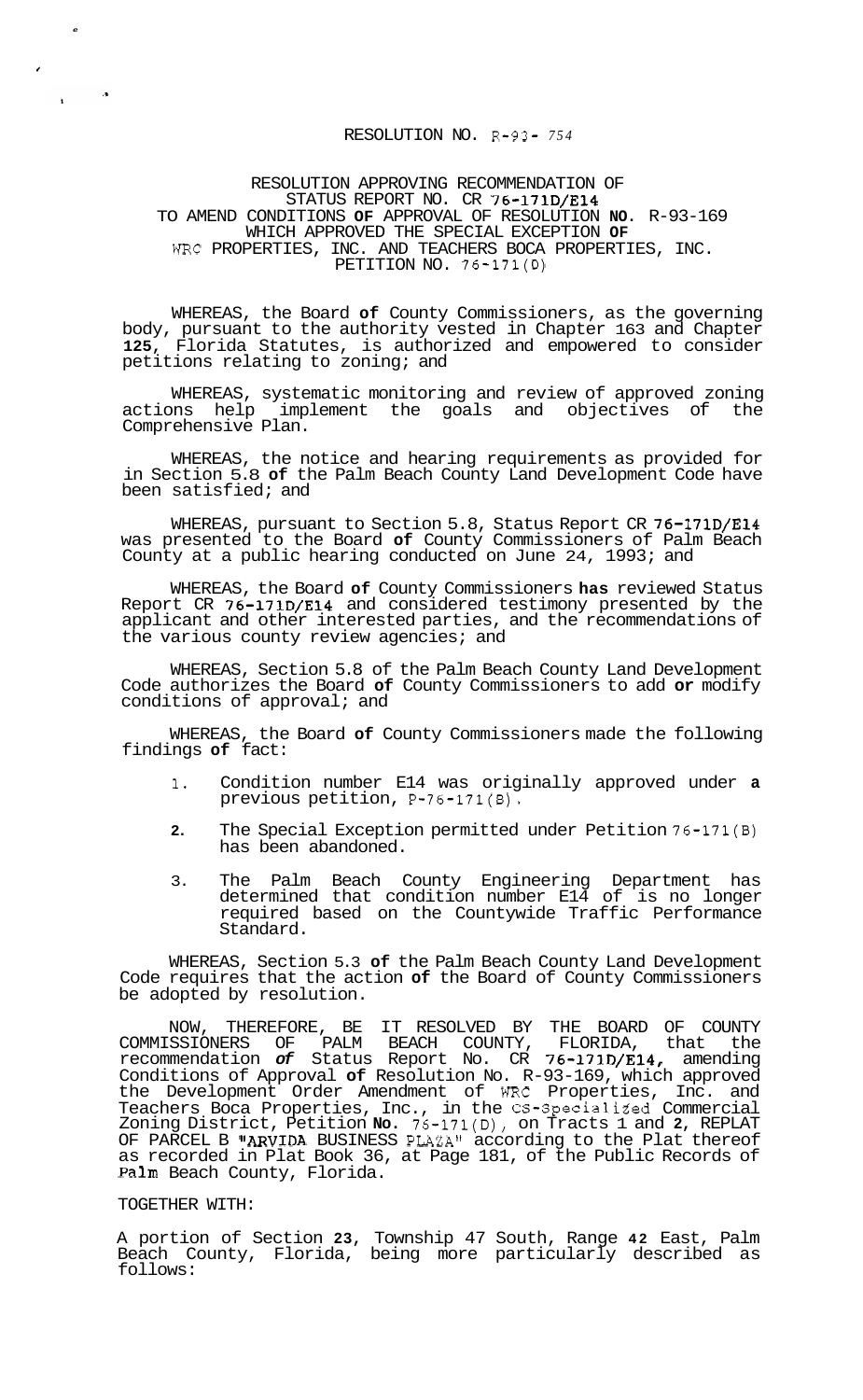Beginning at the Northwest corner of said Tract **1,** REPLAT OF PARCEL Beginning at the Northwest corner of said Tract **1,** REPLAT OF PARCEL<br>B "ARVIDA BUSINESS PLAZA"; thence North **89** degrees 30' 16" E, along the North line of Tracts **1, 2** and **3** of said REPLAT OF PARCEL **<sup>B</sup>** "ARVIDA BUSINESS PLAZA1', a distance of **1123.50** feet to a point on the arc of a circular curve to the left, whose radius bears N **65**  degrees **10'461r** W from the last described point; thence Easterly and Northerly, along the arc of said curve, having a radius of **320.85**  feet, an arc distance of **63.80** feet; thence **S 89** degrees **30' 16'' W,**  along a line parallel with, and **75.00** feet South of, as measured at right angles to, the North line of said Section **23,** said line **also**  being parallel with, and *60.00* feet North of, as measured at right angles to, the North line **of** said Tracts **1, 2** and **3,** a distance of **1144.79** feet; thence *S 00* degrees **23' 59"** E, a distance of **60.00**  feet to the Point of Beginning, being located on the east side of Butts Road and north **of** Town Center Road approximately **300** feet north **of** Military Trail, is approved, subject to the following conditions:

- **1.** The petitioner shall comply with all previous conditions **of** approval unless expressly modified herein.
- **2.** Condition number **E14** which states:

Based on the Traffic Performance Standards Based on the Traffic Performance Standards<br>(Category **"B"),** the developer shall contribute an additional **\$1,199.00** toward Palm Beach County's existing Roadway Improvement Program. These total funds *of* **\$5,994.00** are to be paid prior to the issuance of the first building permit, or prior to October **1, 1987,** whichever shall first occur.

**Is** hereby deleted.

Commissioner Roberts Resolution. moved for approval of the

The motion was seconded by Commissioner Newell and, upon being put to a vote, the vote was **as** follows:

| MARY MCCARTY, CHAIR | Absent |
|---------------------|--------|
| BURT AARONSON       | Aye    |
| KEN FOSTER          | Aye    |
| MAUDE FORD LEE      | Absent |
| KAREN T. MARCUS     | Absent |
| WARREN H. NEWELL    | Aye    |
| CAROL ROBERTS       | Aye    |

The Chair thereupon declared the resolution was duly passed and adopted this *24th* day *of* June , **1993.** 

APPROVED **AS** TO FORM AND LEGAL SUFFICIENCY

 $\mathcal{P}$ 

BY: Bulis alterna

PALM BEACH COUNTY, FLORIDA., BY ITS BOARD OF COUNTY ... COMMISSIONERS . , \.~ ..\*'\*-. ., \*, ..

.. ~. **i.** *<sup>I</sup>* **.I** .  $BY: \triangle$